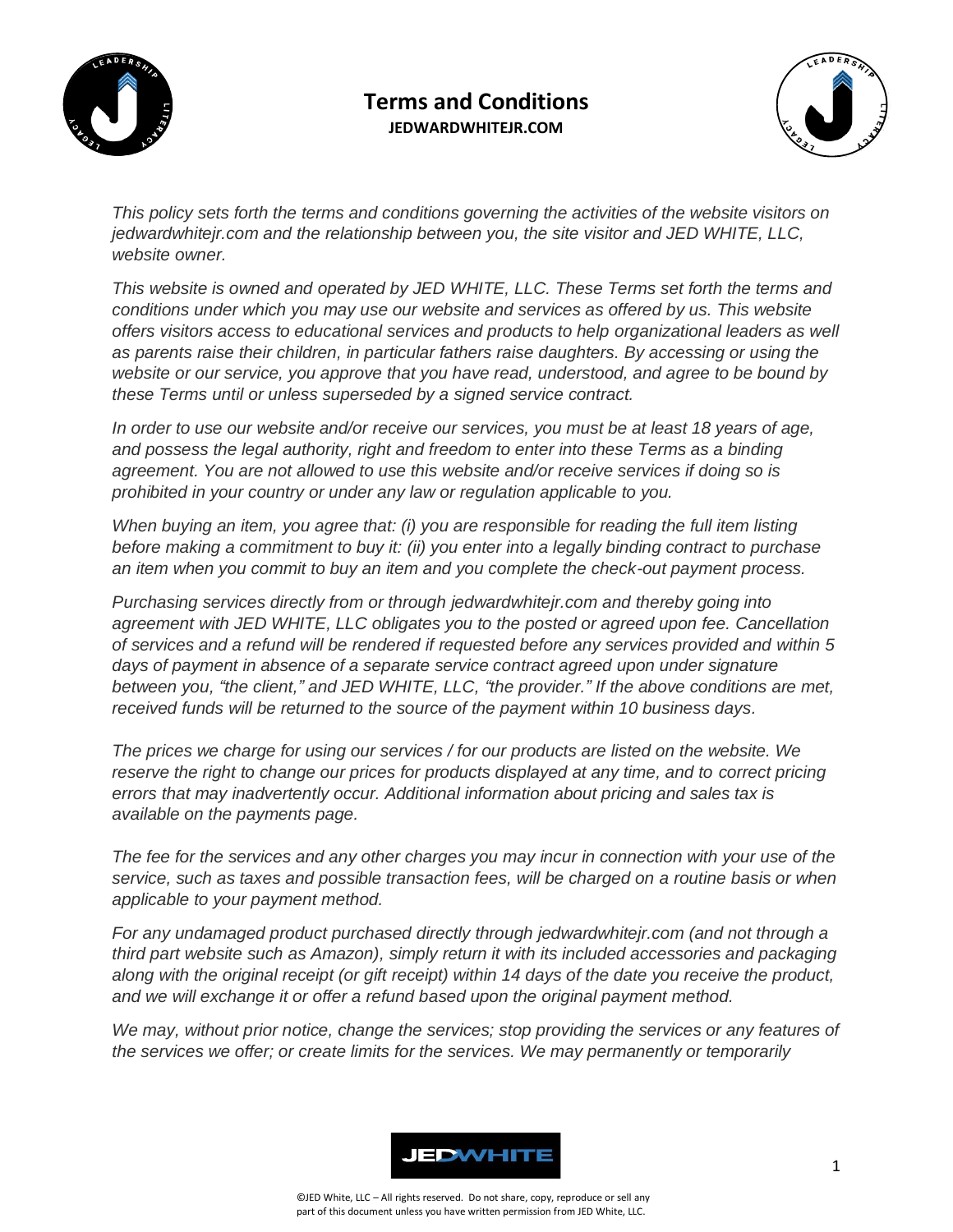

## **Terms and Conditions JEDWARDWHITEJR.COM**



*terminate or suspend access to the services without notice and liability for any reason, or for no reason.*

*The Service and all materials therein or transferred thereby, including, without limitation, software, images, text, graphics, logos, patents, trademarks, service marks, copyrights, photographs, audio, videos, music and all Intellectual Property Rights related thereto, are the exclusive property of JED WHITE, LLC. Except as explicitly provided herein, nothing in these Terms shall be deemed to create a license in or under any such Intellectual Property Rights, and you agree not to sell, license, rent, modify, distribute, copy, reproduce, transmit, publicly display, publicly perform, publish, adapt, edit or create derivative works thereof.*

*We may permanently or temporarily terminate or suspend your access to the service without notice and liability for any reason, including if in our sole determination you violate any provision of these Terms or any applicable law or regulations. You may discontinue use and request to cancel your account and/or any services at any time. Notwithstanding anything to the contrary in the foregoing, with respect to automatically-renewed subscriptions to paid services, such subscriptions will be discontinued only upon the expiration of the respective period for which you have already made payment.*

*You agree to indemnify and hold JED WHITE, LLC harmless from any demands, loss, liability, claims or expenses (including attorneys' fees), made against them by any third party due to, or arising out of, or in connection with your use of the website or any of the services offered on the website.*

*To the maximum extent permitted by applicable law, in no event shall JED WHITE, LLC, be liable for any indirect, punitive, incidental, special, consequential or exemplary damages, including without limitation, damages for loss of profits, goodwill, use, data or other intangible losses, arising out of or relating to the use of, or inability to use, the service.*

*To the maximum extent permitted by applicable law, JED WHITE, LLC assumes no liability or responsibility for any (i) errors, mistakes, or inaccuracies of content; (ii) personal injury or property damage, of any nature whatsoever, resulting from your access to or use of our service; and (iii) any unauthorized access to or use of our secure servers and/or any and all personal information stored therein.*

*We reserve the right to modify these terms from time to time at our sole discretion. Therefore, you should review this page periodically. When we change the Terms in a material manner, we will notify you that material changes have been made to the Terms. Your continued use of the Website or our service after any such change constitutes your acceptance of the new Terms. If you do not agree to any of these terms or any future version of the Terms, do not use or access (or continue to access) the website or the service.*

*You agree to receive from time to time promotional messages and materials from us, by mail, email or any other contact form you may provide us with (including your phone number for calls*